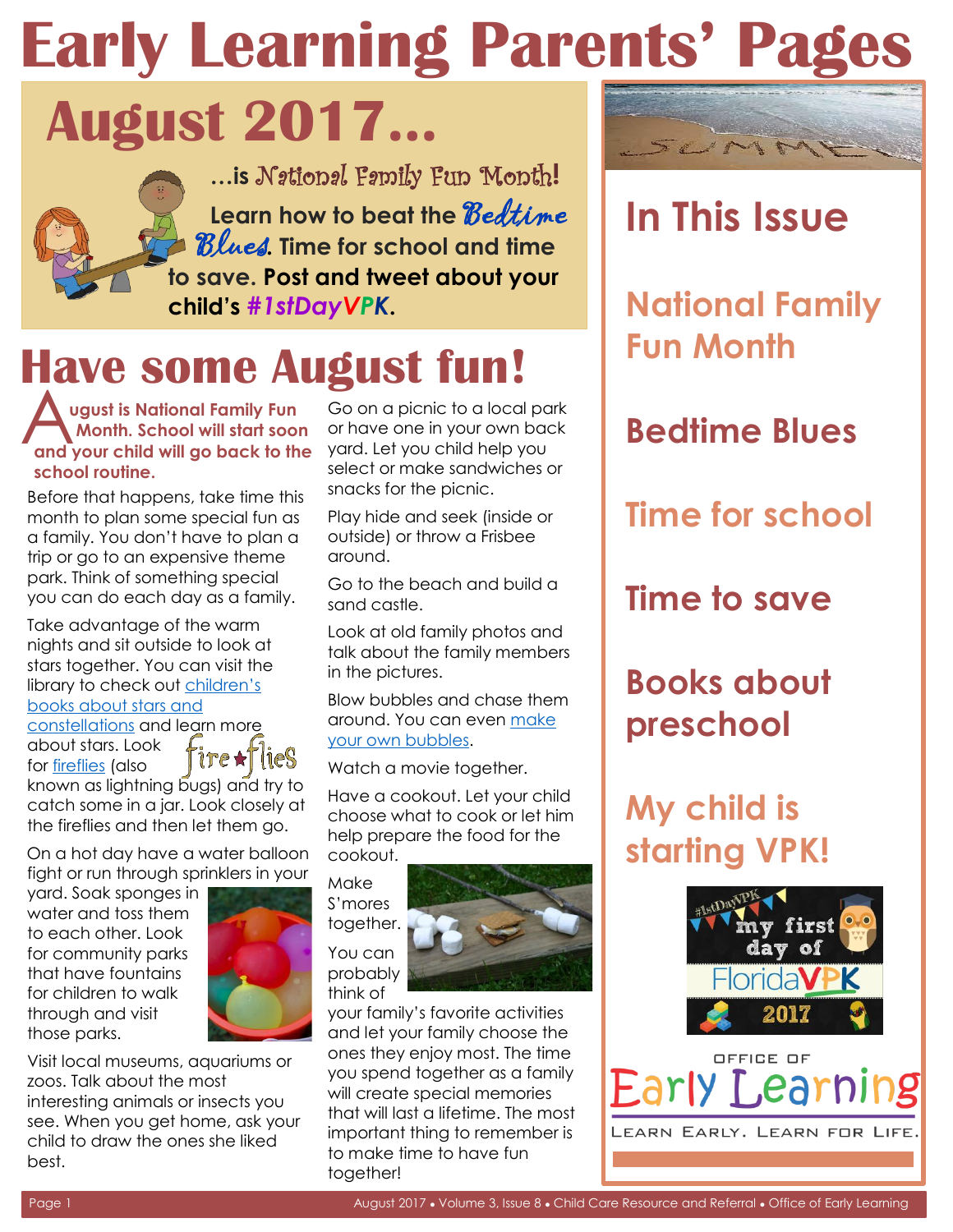# **Early Learning Parents' Pages**

## **Bedtime**

It is the end of a busy day. You are exhausted and need sleep, but your child has other ideas. She wants to play and sing and run around the house when it is time for bed. What can you do to get her to bed so you can get the rest you need? Rosalyn Ann Duffy in her book, *The Top Ten Parenting Problems*, cites Bedtime Blues as the fifth most troublesome problem for preschool parents. She suggests making a plan for bedtime that focuses on routines and persistence.

First, examine the problems that arise at bedtime. Is your child too excited to sleep, doesn't *need* to sleep or just wants to be with you instead of in her own bed? When you find the root of the problem, you can find a solution. If your child takes a long afternoon nap, she may not need to have a 7:30 or 8:00 bedtime even if you need this time for yourself.



Rosalyn Duffy suggests making a plan for bedtime and being prepared to follow through with the plan. This will require patience and persistence on your part because you and your child may be tired and irritable by the end at the day. Start the bedtime plan on the weekend or during a vacation when you are not rushed in the morning and both you and your child can sleep in if needed.



The bedtime plan should start with giving your child some time for active play before beginning the bedtime routine. Encourage her to first play outside or inside and engage in activities such as running, dancing, climbing, hopping and other large motor

activities. Then get her to settle down by playing a game or play with a toy that is quieter and calmer. Begin a bedtime routine at the same time every night. Decide ways to reconnect with your child each night, such as singing to her or telling her a story as you bathe her or while she is taking a bath. Ask her about her day and tell her something about your day. Bedtime routines help to

diminish her resistance to going to bed and become a habit that she will look forward to each day. A typical bedtime routine may be taking a bath, putting on pajamas, brushing teeth, reading a book, getting a hug and getting tucked into bed.



Make a list of the bedtime routine and post it in her bedroom. You can let her check off each part of the routine as it is completed.

The hardest part of the bedtime routine is to keep her in bed once you have tucked her in. She may get up to make sure you really meant what you said. Tell her you will



walk her back to bed if she gets up. When she gets out out of bed, calmly ask her if she wants you to walk her back to bed or carry her back. Stay calm, caring and consistent, even when you are tired and

angry. It may take many times the first few nights to get her to stay in bed. The goal may be to just get her to stay in her room. It is okay if she sleeps on the floor or in a chair as long as she stays in the room. Just make sure she is safe.



Following your plan for connecting with your child and having a consistent bedtime routine will give you and your child a calmer evening and hopefully less stress and more rest.

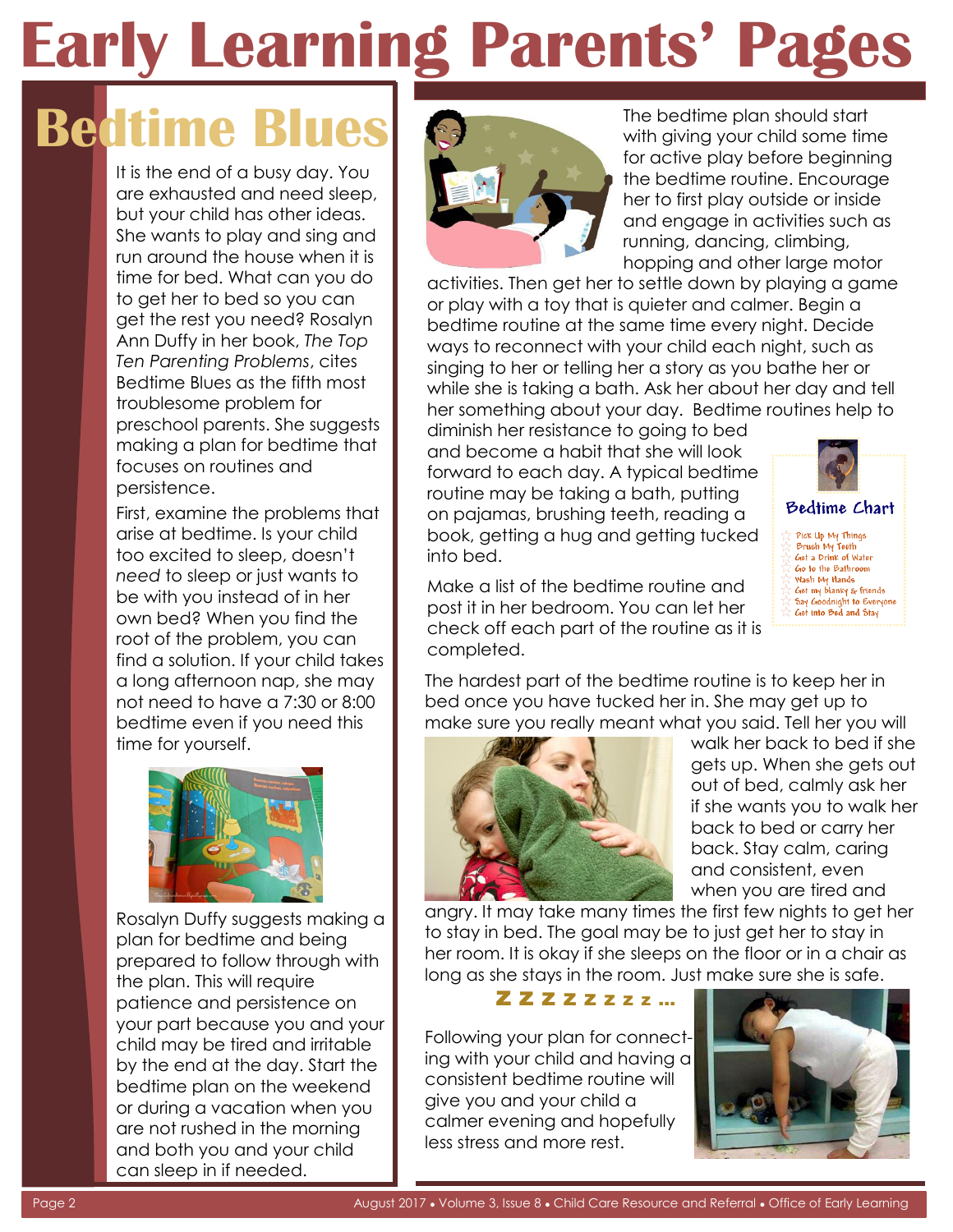## *<u>Early Learning Parents' Page</u>*

## **Time for school!**

It is time for some children to start preschool, kindergarten or child care and for others to move to a new class or a new school. This transition to a new school, new teacher or going to a group setting for the first time can be emotionally upsetting for a young child or your family. Preparing the child for this transition makes him feel more secure and calm and helps him to be ready to take on this new situation.

Make sure your child is current on all immunizations and have current health records for him. The Centers for Disease Control and Prevention (CDC) developed an **Immunization Tracker** to record your child's immunizations, developmental milestones and growth from birth through 6 years old. There is also an **[app to track](https://www.cdc.gov/ncbddd/actearly/milestones-app.html)  [your child's milestones](https://www.cdc.gov/ncbddd/actearly/milestones-app.html)** from age 2 months to 5 years with easy-to-use illustrated checklists. The app has tips from CDC for encouraging your child's development. It has information on what to do if you are concerned about your child's development. There are photos and videos in the app to illustrate each milestone and make it easy to track.

Contact your child's school for a list of supplies he may need and for information about the first day of school. Attend any meetings for families and take your child to school orientation if there is one. Learn about the school's drop-off and pick-up



 procedures before the first day. Talk to your child about what will happen on the first day of school and answer any questions he may have about lunch, what to do if he feels sick or sad, and reassure him

that you will be there to pick him up or when he gets home on the bus.

### **Time to save!**

#### **Back to School Sales Tax Holiday**

Aug. 4-6 is the 2017 Back to School Sales Tax Holiday for Florida. Families can save money by buying items they need for their children heading back to school during this time. To view a list of specific items visit the **[Florida Department of Revenue website.](https://revenuelaw.floridarevenue.com/LawLibraryDocuments/2017/06/TIP-121182_TIP%2017A01-07%20BTS%20RLL.pdf)** Children's clothing, shoes and some accessories costing less than \$60, and school supplies costing \$15 or less per item are exempt from sales tax. You can purchase computers for personal or home use that cost \$750 or less tax-free during the tax holiday. Make your list for the school supplies and clothing your child needs and purchase these items during the Back to School Sales Tax Holiday to save money.



Start a few weeks ahead of time and read a book each day to your child about starting school or child care. PBS Parents has some suggestions for **[books about](http://families.naeyc.org/learning-and-development/music-math-more/13-tips-starting-preschoolhttp:/www.pbs.org/parents/adventures-in-learning/2015/08/school-days/)  [starting school](http://families.naeyc.org/learning-and-development/music-math-more/13-tips-starting-preschoolhttp:/www.pbs.org/parents/adventures-in-learning/2015/08/school-days/)** to share with him. Ask him questions about school as you read the books, such as

"What do think will be the most fun at school?"

"How will you make new friends at school?"

"Is there anything that worries you about starting school?"

Let your child know that you will help him or talk with him about anything that he fears about school. Tell him about your experiences as a child starting school. Emphasize the fun you had and tell him about the friends you made at school.

For more ideas and tips to help support your child's first day of school, look for the **[Back-to-School Activities](http://www.floridaearlylearning.com/parents/parent_resources/back_to_school_2017.aspx)** on the Office of Early Learning's website.